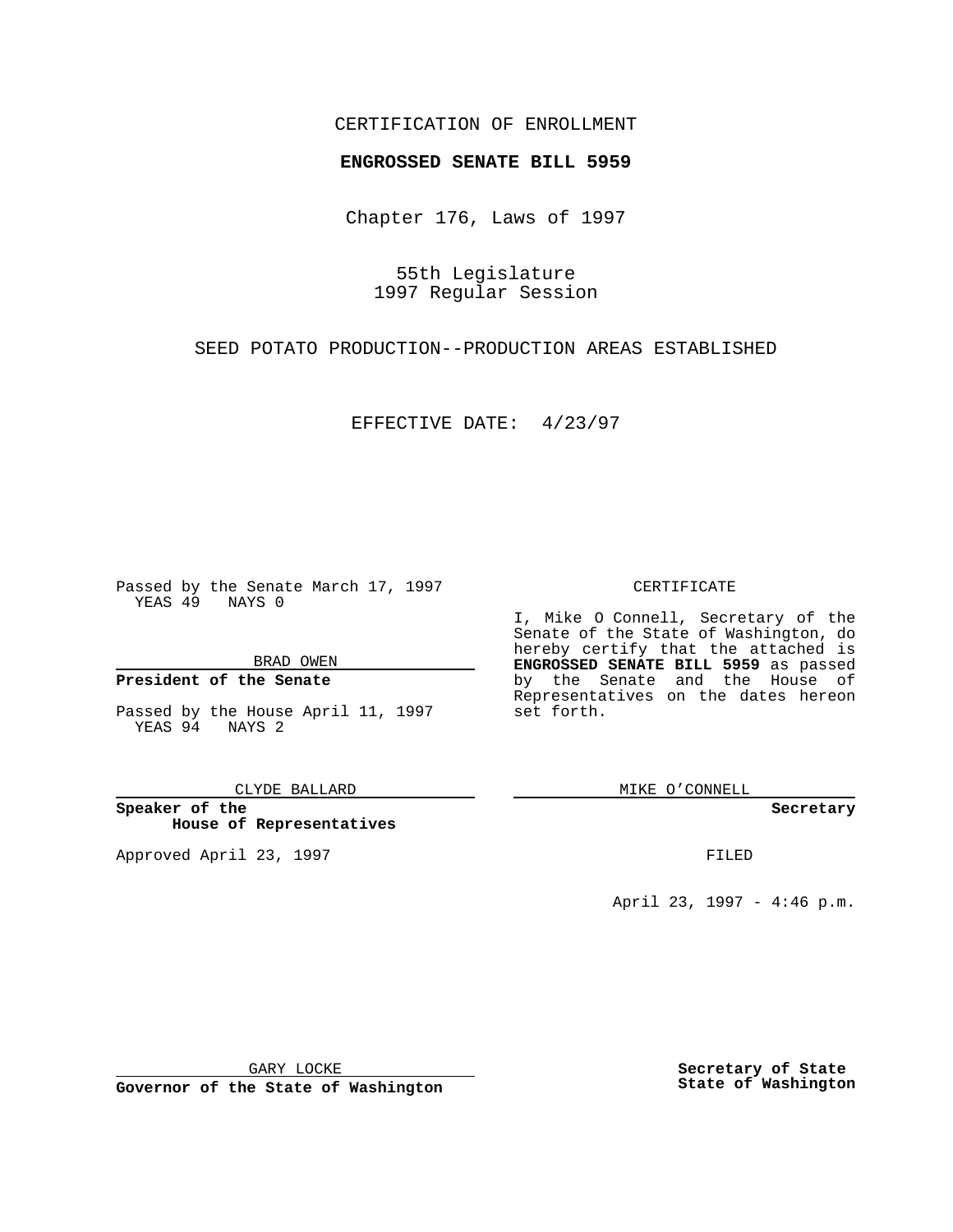## **ENGROSSED SENATE BILL 5959** \_\_\_\_\_\_\_\_\_\_\_\_\_\_\_\_\_\_\_\_\_\_\_\_\_\_\_\_\_\_\_\_\_\_\_\_\_\_\_\_\_\_\_\_\_\_\_

\_\_\_\_\_\_\_\_\_\_\_\_\_\_\_\_\_\_\_\_\_\_\_\_\_\_\_\_\_\_\_\_\_\_\_\_\_\_\_\_\_\_\_\_\_\_\_

Passed Legislature - 1997 Regular Session

**State of Washington 55th Legislature 1997 Regular Session**

**By** Senators Anderson and Morton

Read first time 02/21/97. Referred to Committee on Agriculture & Environment.

 AN ACT Relating to seed potato production; adding a new chapter to Title 15 RCW; creating a new section; and declaring an emergency.

BE IT ENACTED BY THE LEGISLATURE OF THE STATE OF WASHINGTON:

 NEW SECTION. **Sec. 1.** The legislature finds that the production of high quality certified seed potatoes within the state requires conditions that are as free as possible from insect pests and plant diseases and that ensuring these conditions exist is in the public interest. The legislature further finds that the production of other potatoes intermixed with or in close proximity to a concentrated seed potato production area poses an increased risk of introduction of plant diseases and insect pests.

 NEW SECTION. **Sec. 2.** Growers of seed potatoes, certified in accordance with rules adopted under chapter 15.14 RCW, may submit a petition to the director of the department of agriculture requesting that the director establish a restricted seed potato production area. The petition shall include the proposed geographic boundaries of the restricted seed potato production area, and the types of restrictions that are proposed to apply to the growing of nonseed potatoes. The